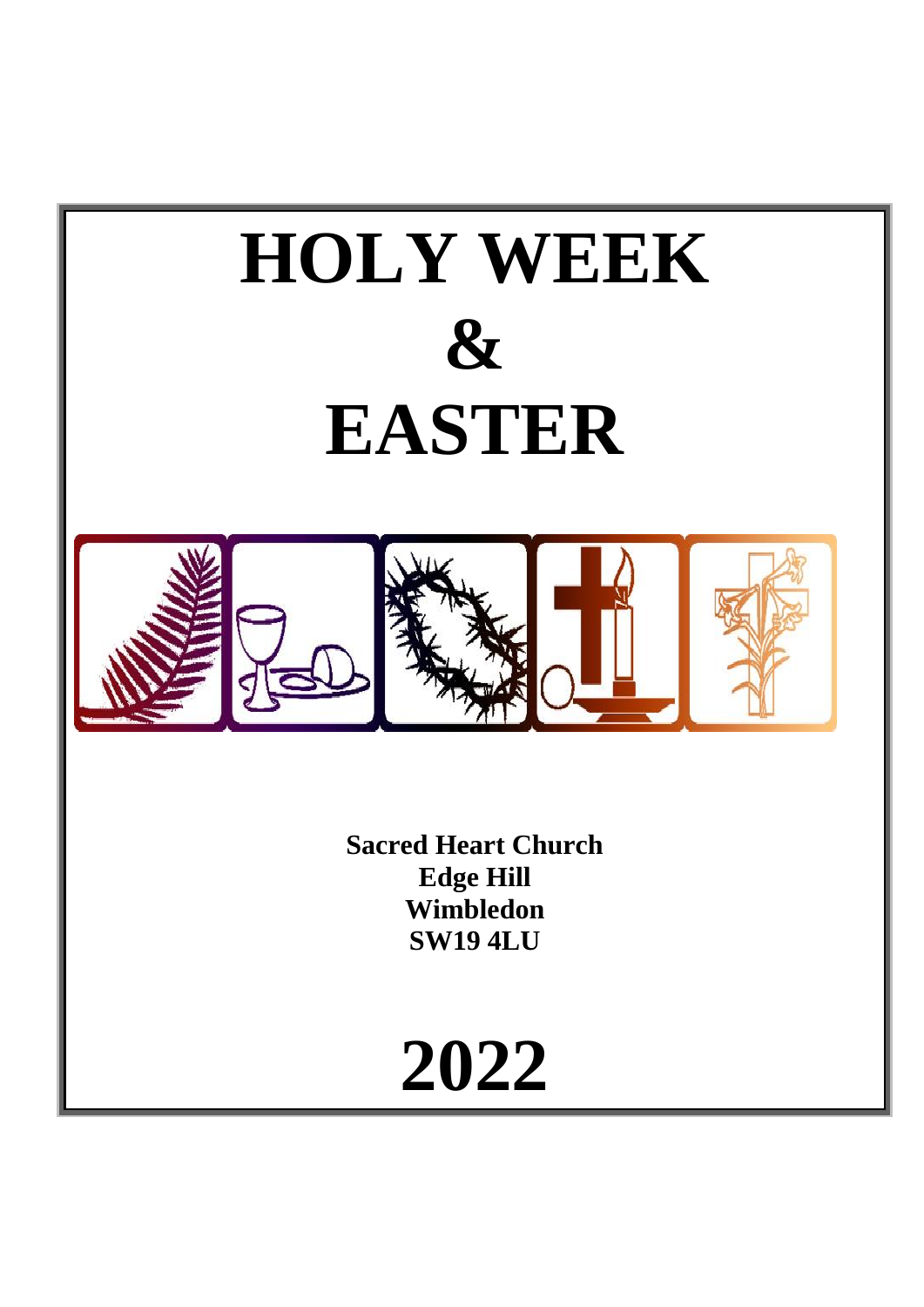### **PALM SUNDAY 10 April 2022**

# **The Sunday of the Lord's Passion**

Please collect a palm and missalette as you enter. Palms will be blessed at all Masses today.

## **At the 8am, 10am, 12 noon, 5pm & 8pm**

The whole congregation will assemble outside the church.

The Priest and Servers will join the congregation. The palms will be blessed, the Gospel of the Entry into Jerusalem proclaimed, after which we will process into the church where Mass will be celebrated. Four benches at the front will be reserved for the elderly and infirm until fifteen minutes before Mass begins. Please follow the missalette throughout: in the Passion reading, the congregation please say (C).

# **Music for 12 noon Mass**

| Introit: | Hosanna to the son of David (Rathbone) |                                                          |
|----------|----------------------------------------|----------------------------------------------------------|
|          |                                        | <b>Processional Hymn:</b> 17– All glory, laud and honour |
|          | <b>Psalm Response:</b>                 | My God, my God, why have you                             |
|          |                                        | forsaken me? (Milner)                                    |
|          |                                        | Gospel Acclamation: Praise to you O Christ, King of      |
|          |                                        | eternal glory (Walsh)                                    |
|          | Off.Motet:                             | O Domine Jesu Christe (Guerrero)                         |
|          | <b>Sanctus:</b>                        | <b>Gathering Mass (Inwood)</b>                           |
|          | <b>Agnus Dei:</b>                      | Mass XVIII                                               |
|          | <b>Comm.Motet:</b>                     | Pueri Hebraeorum (Vittoria)                              |
|          |                                        | <b>Recess. Hymn:</b> 623 – Ride on! Ride on in majesty   |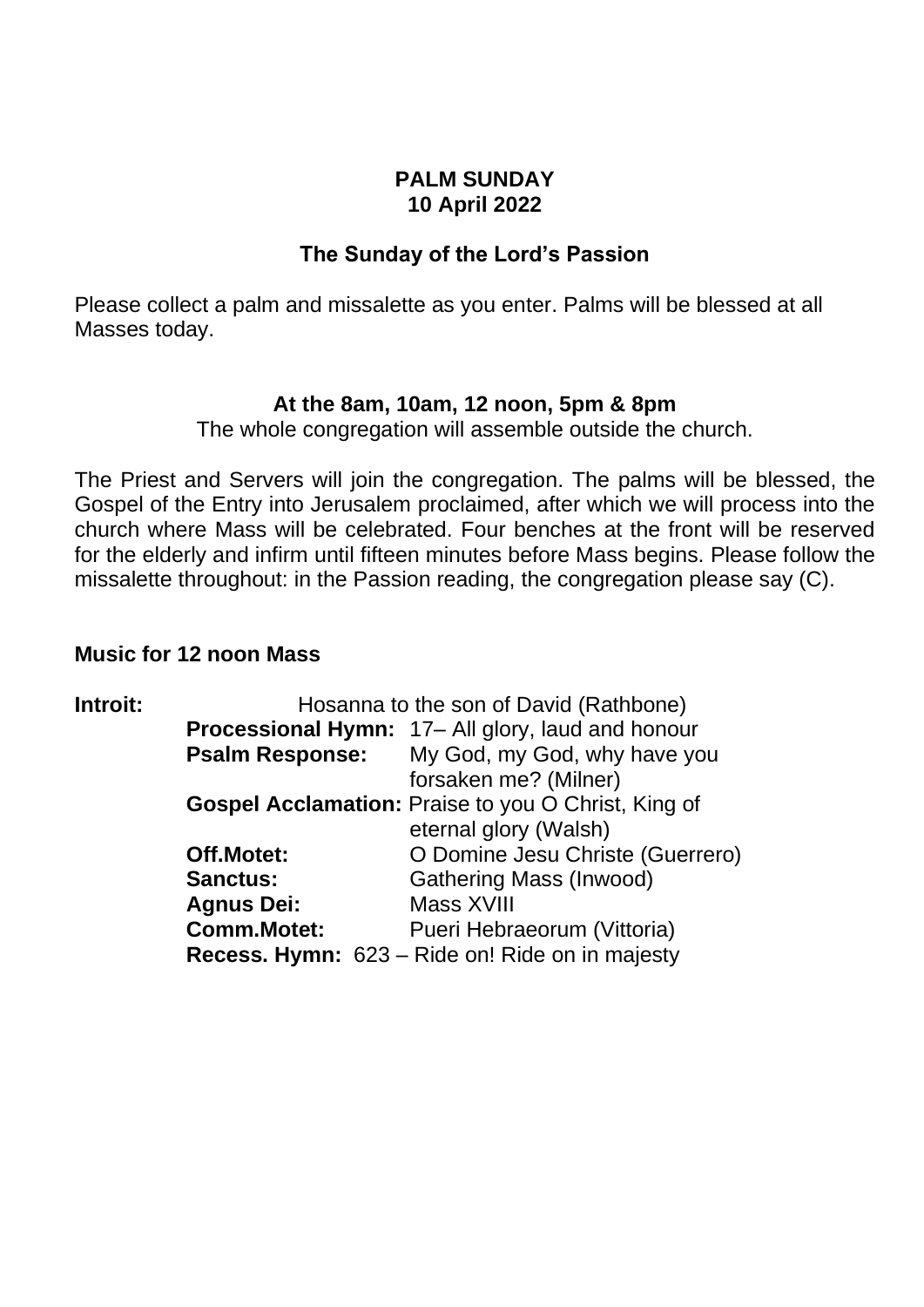# **HOLY WEEK**

**MON 11 Masses** in the church at 7.30am, 10am, and 6.30pm **Confessions**: 10.30am - 11.30am, 6pm - 6.20pm

> **Holy Week Penance Service** At 7.30pm there will be a Lenten Penance Service of prayer and scripture readings, during which individuals will have the opportunity for individual sacramental confession.

- TUE 12<sup>th</sup> APRIL: **Masses** in the church at 10am, and 6.30pm **Confessions** after the 10am Mass and from 6pm – 6.20pm
- WED 13<sup>th</sup> APRIL: **Masses** in the church at 10am, and 6.30pm **Confessions** after the 10am Mass and from 6pm – 6.20pm

#### **CHRISM MASS 11.30am**

St George's Cathedral This year's Chrism Mass will take place on Wednesday 13<sup>th</sup> April and the celebrant will be Archbishop John Wilson

# **EASTER TRIDUUM**

*Additional parking will be available in Wimbledon College car park between 7pm and 10pm on Maundy Thursday*

### **HOLY THURSDAY 14 th APRIL 10am Mass**

**CONFESSIONS: 10.30am – 11.30 am 6pm - 6.20 pm**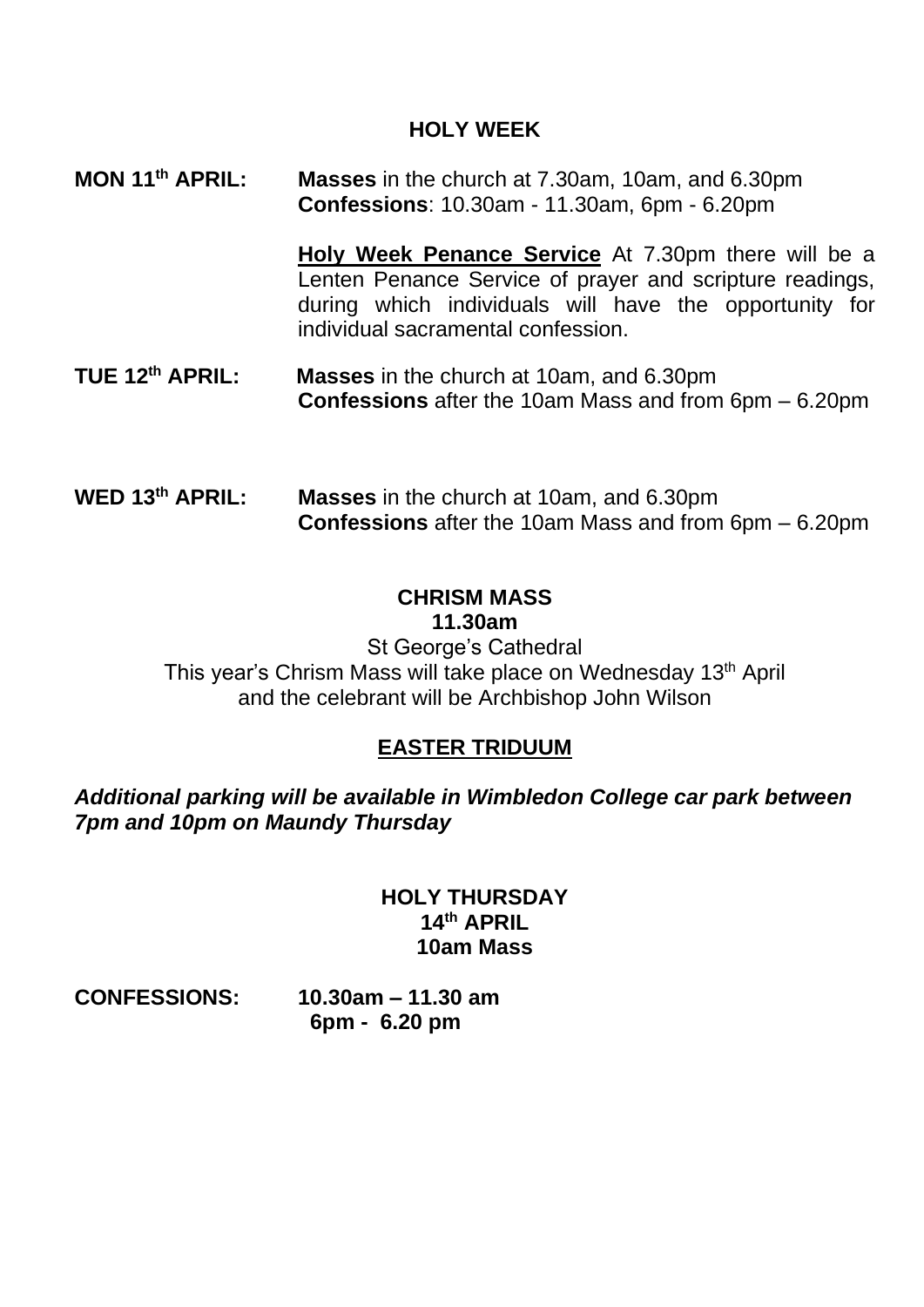# **MASS OF THE LORD'S SUPPER 8pm**

| <b>Opening Hymn:</b>                          | The Glory of the Cross we sing                      |
|-----------------------------------------------|-----------------------------------------------------|
| Gloria:                                       | Lourdes Refrain: Gloria, Gloria in excelsis Deo     |
| <b>Psalm 115:</b>                             | The blessing cup that we bless is a                 |
|                                               | communion with the blood of Christ (Rathbone)       |
| <b>Acclamation:</b>                           | Praise to you O Christ, King of eternal Glory       |
| <b>Washing of feet</b>                        | Ubi Caritas (Ola Gjeilo)                            |
| Hymn:                                         | God is love, and where true love is, God Himself is |
|                                               | there (sing refrain after choir)                    |
| Off. Motet:                                   | O Sacrum convivium (Messiaen)                       |
| <b>Eucharistic acclamations: Missal tones</b> |                                                     |
| <b>Comm. Motet:</b>                           | Ave verum corpus (Milani)                           |
| Comm. Hymn:                                   | O bread of Heaven                                   |
| <b>Procession to the Altar of</b>             |                                                     |
| Repose:                                       | Pange lingua (plainchant)                           |
| <b>Meditation:</b>                            | Miserere mei, Deus (Psalm 50) (plainchant)          |

**ALTAR OF REPOSE :** The church will remain open until midnight.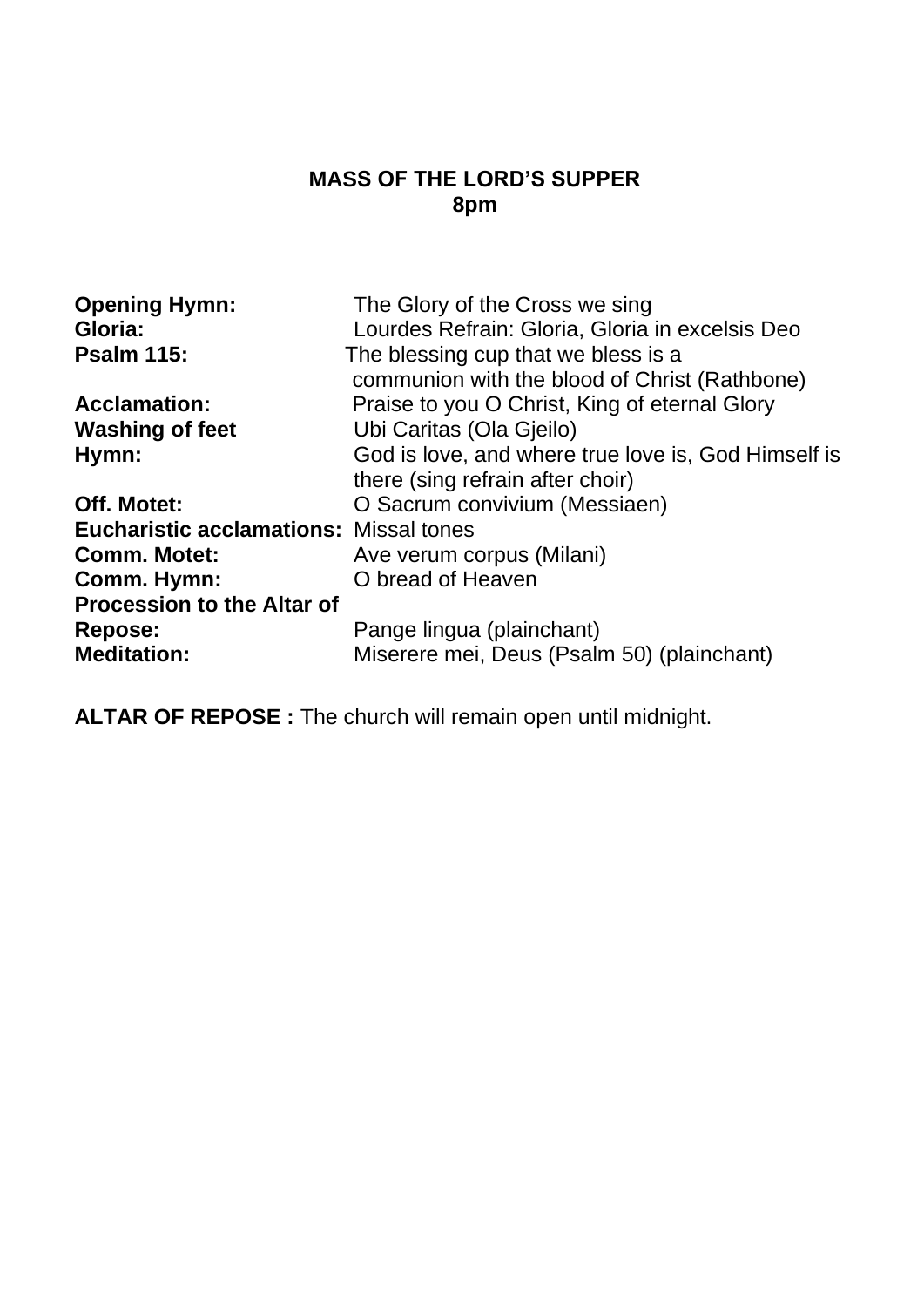## **GOOD FRIDAY 15 th APRIL (Day of Fasting & Abstinence)**

# **OFFICE OF MORNING PRAYER:** 8.45am

# **Children's Good Friday Service**

A special service of the Stations of the Cross for children will be held at 11am. A rehearsal for all actors and readers will take place on Good Friday at 9.30am till 10.30am in the church. Please email Rachel Marshall on [rachel@marshallemail.net](mailto:rachel@marshallemail.net) if your child would like to take part. Adult help welcomed!

# **Churches Together in West Wimbledon Ecumenical Service (Details to be announced)**

## **METHODIST CHURCH RAYNES PARK:** 10am

**CONFESSIONS :** 12noon – 1pm in the church

*Additional parking will be available in Wimbledon College car park between 12.30pm and 6.30pm on Good Friday*

### **SOLEMN LITURGY 3pm**

| <b>Psalm 30 :</b>   | Response: Father into your hands I commend my spirit |
|---------------------|------------------------------------------------------|
| Acclamation :       | Praise to you O Christ; King of eternal glory        |
| <b>Veneration :</b> | The Reproaches (Victoria/Plainsong)                  |
|                     | Crux fidelis (John of Portugal)                      |
|                     | Hymn: O Sacred Head, sore wounded                    |
|                     | <b>Comm. Motet:</b> Salvator mundi (Tallis)          |
|                     | <b>Comm. Hymn:</b> When I survey the wondrous cross  |

**Hymn during the Collection for the Holy Places :** My song is love unknown

**Good Friday Collection for Holy Places.** The Catholic Bishops of England and Wales believe that support for the Church in the Holy Land is pressing at this time. They urge people to give an increased contribution to this collection to support not only the upkeep of the Holy Places, but also the Catholic Community.

# **STATIONS OF THE CROSS: 7.15pm**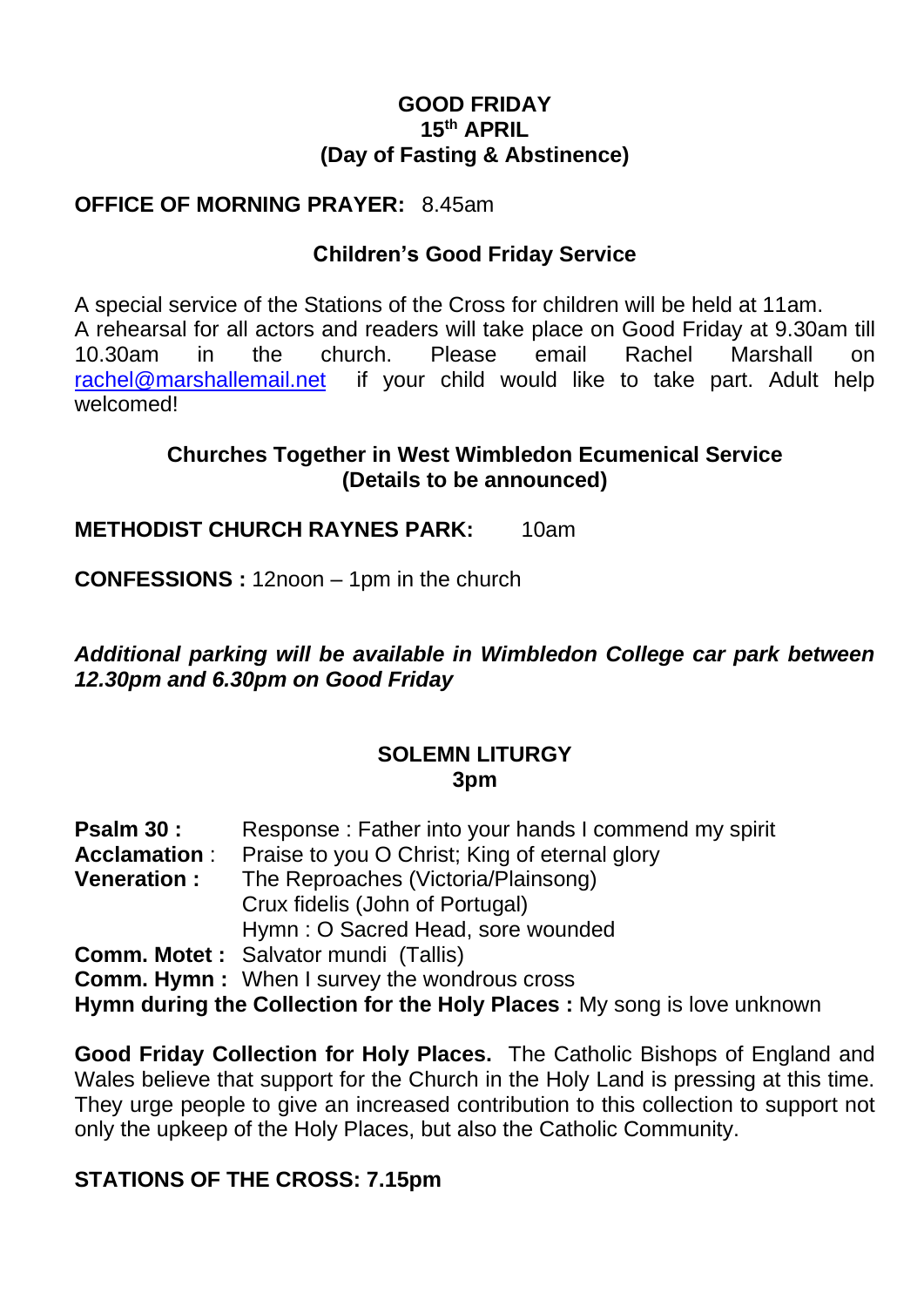# **HOLY SATURDAY 16 th APRIL**

# **OFFICE OF READINGS AND MORNING PRAYER:** 9am

**CONFESSIONS :** 10.30am – 11.30am; 3pm - 4pm

*Additional parking will be available in Wimbledon College car park between 6pm and 11pm for the Easter Vigil Mass*

## **EASTER VIGIL SATURDAY 17 th APRIL 8pm**

|                                | Procession of the Pascal Candle: v. Lumen Christi R. Deo gratias |
|--------------------------------|------------------------------------------------------------------|
| <b>Exultet:</b>                | All sing responses to 'The Lord be with you '                    |
| Responses to the               | Send forth your spirit O Lord and<br>1.                          |
| readings:                      | renew the face of the earth.                                     |
|                                | 2. I will sing to the Lord, glorious his                         |
|                                | triumph                                                          |
|                                | 3. With joy we shall draw water from                             |
|                                | the wells of salvation                                           |
| Gloria:                        | Lourdes Refrain: Gloria, Gloria in excelsis Deo                  |
| <b>Alleluias and</b>           |                                                                  |
| <b>Psalm Response:</b>         | Alleluia, alleluia, alleluia!                                    |
| <b>Blessing of the water:</b>  | Springs of water bless the Lord,                                 |
|                                | give him glory and praise for ever                               |
| Off. Hymn:                     | Now the green blade riseth                                       |
| <b>During Sprinkling:</b>      | Vidi aquam (plainsong)                                           |
| <b>Eucharist acclamations:</b> | Gathering Mass (Inwood)                                          |
| Comm. motet:                   | Ego sum panis vivus (Esquivel)                                   |
| Comm. Hymn:                    | Soul of my Saviour                                               |
| <b>Final Hymn:</b>             | Thine be the glory                                               |
| Organ:                         | Prelude and Fugue in B major (Marcel Dupré)                      |

**Please join us for drinks in the Upper Hall afterwards.**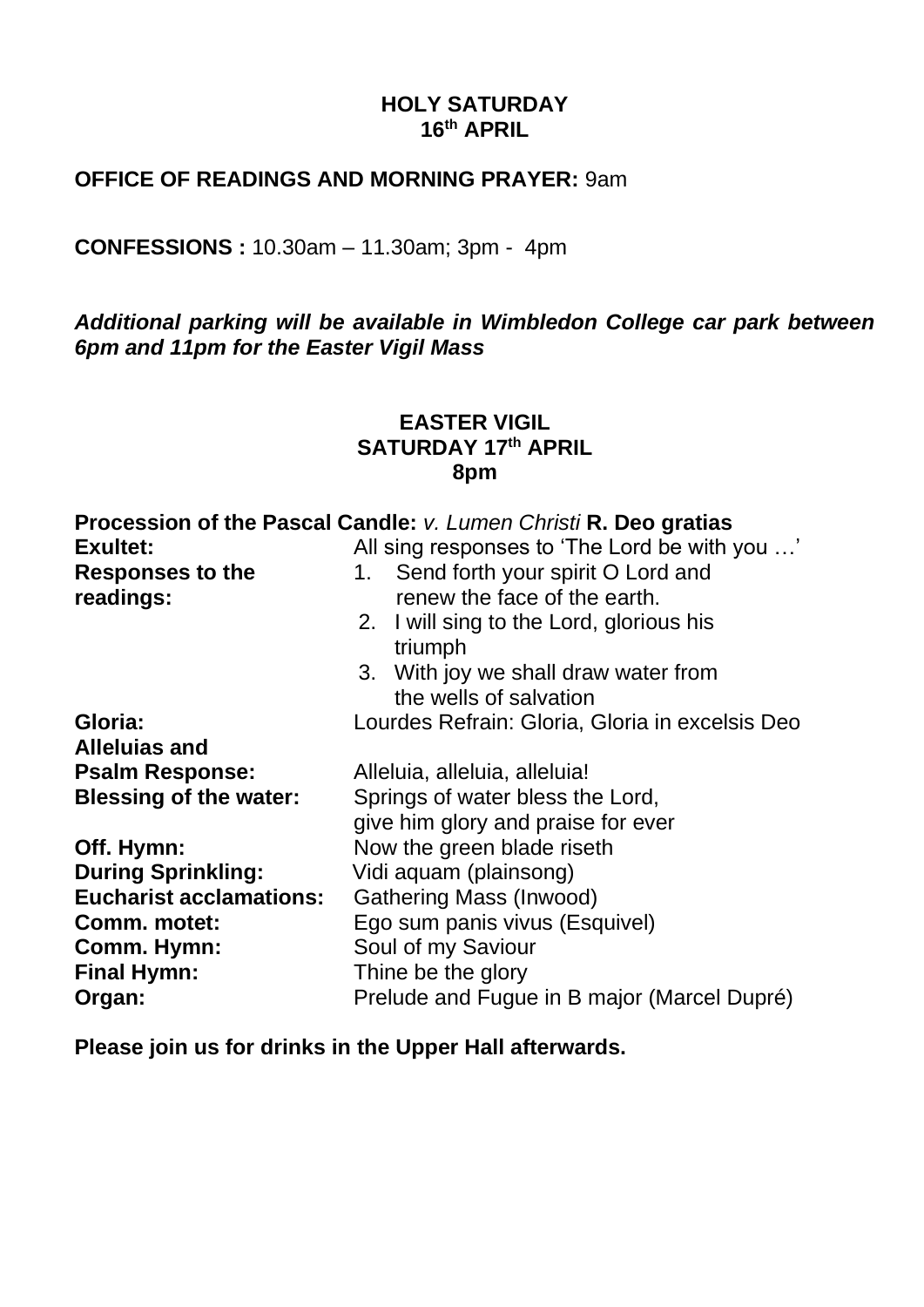# **EASTER SUNDAY 17 th APRIL**

#### **READINGS AT MASS :**

**First Reading : Acts 10:34, 37-43 Psalm : 117**

**Second Reading : Colossians 3:1-4** *or* **1 Corinthians 5:6-8 Gospel : John 20:1-9**

#### **EASTER SUNDAY MASSES 2022**

8am 10am 12noon 5pm 8pm

### **Music for 12noon Solemn Latin:**

| Introit:                  | Christus vincit (see no. 116)                                                               |
|---------------------------|---------------------------------------------------------------------------------------------|
| <b>Mass setting:</b>      | Missa concertata (Casati)                                                                   |
| Sequence:                 | Victimae Paschali laudes (see no. 760)                                                      |
| <b>During sprinkling:</b> | Vidi Aquam (plainchant)                                                                     |
| Off. Motet:               | Alleluia (Buxtehude)                                                                        |
| <b>Comm. Motet:</b>       | Angelus autem Domini (Anerio)                                                               |
|                           | Post-communion Hymn: Jesus Christ is ris'n today (322)                                      |
|                           | <b>Organ recessional:</b> Prelude and Toccata on Victimae Paschali Laudes<br>(Denis Bédard) |

**We renew our baptismal vows at each Mass today.**

## **BANK HOLIDAY EASTER MONDAY 18 th APRIL**

**Mass** will be at **10am**.

There will be **no** 7.30am and 6.30pm Masses and **no** confessions. The church will be open until 5pm

**Weekday Masses: Tuesday – Friday 10am & 6.30pm No 6pm Confessions**